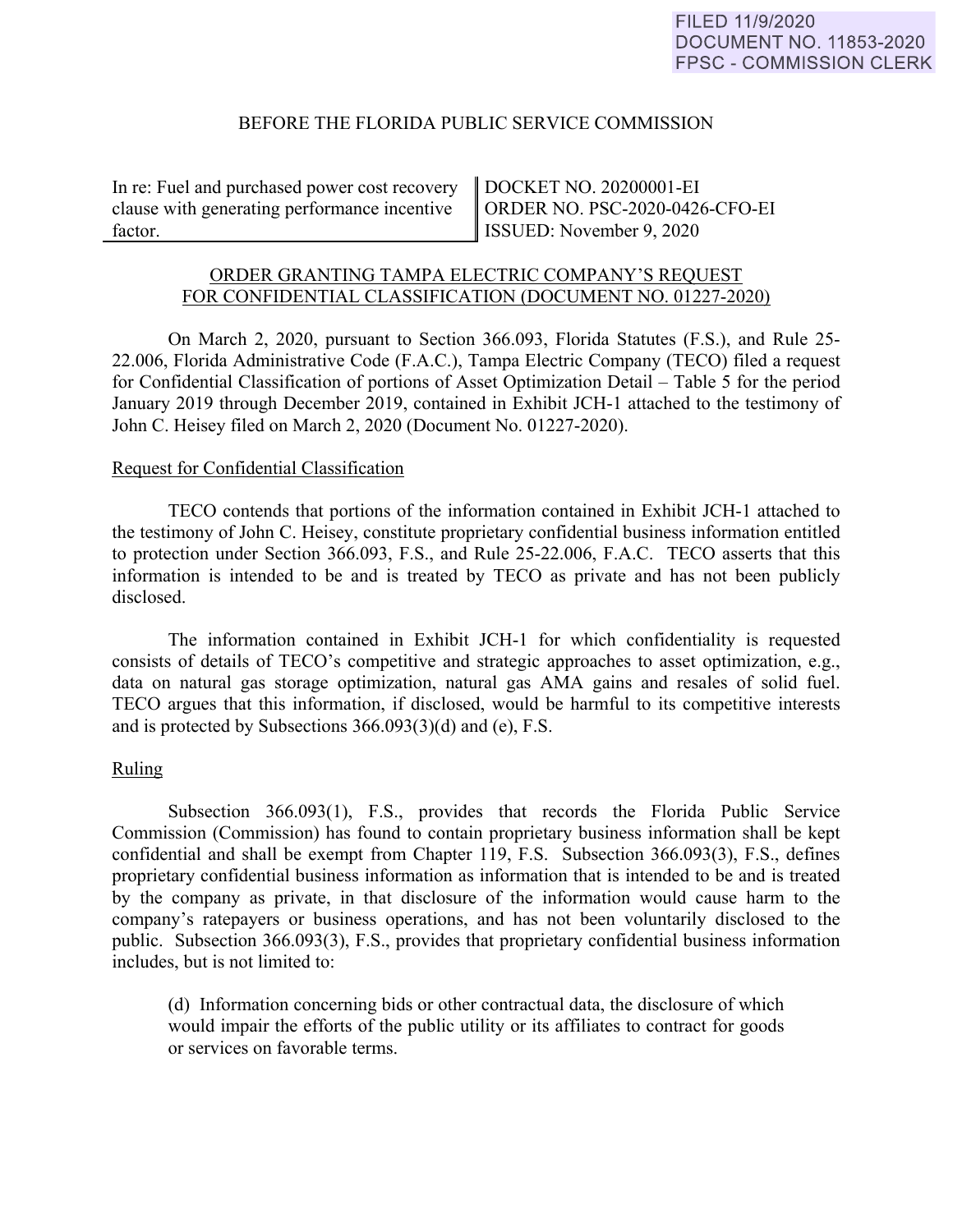(e) Information relating to competitive interests, the disclosure of which would impair the competitive business of the provider of the information.

Upon review, it appears the information and data provided in this request satisfies the criteria set forth in Subsection 366.093(3), F.S., for classification as proprietary confidential business information. The information related asset optimization including data on natural gas storage appears to be "information concerning bids or other contractual data, the disclosure of which would impair the efforts of the public utility or its affiliates to contract for goods or services on favorable terms" and "information relating to competitive interests, the disclosure of which would impair the competitive business of the provider of the information." Thus the information identified in Document No. 01227-2020 shall be granted confidential classification.

Pursuant to Subsection 366.093(4), F.S., confidential classification may only extend for up to 18 months from the issuance of an Order granting confidential classification unless "the Commission finds, for good cause, that the protection from disclosure shall be for a specified longer period." I find that the information identified in Document No. 01227-2020 shall be granted confidential classification for a period of 18 months from the issuance of this Order.

Based on the foregoing, it is hereby

 ORDERED by Commissioner Andrew Giles Fay, as Prehearing Officer, that Tampa Electric Company's Request for Confidential Classification of Document No. 01227-2020, is granted, as set forth herein. It is further

 ORDERED that the information in Document No. 01227-2020 for which confidential classification has been granted, shall remain protected from disclosure for a period of up to 18 months from the date of issuance of this Order. It is further

 ORDERED that this Order shall be the only notification by the Commission to the parties of the date of declassification of the materials discussed herein.